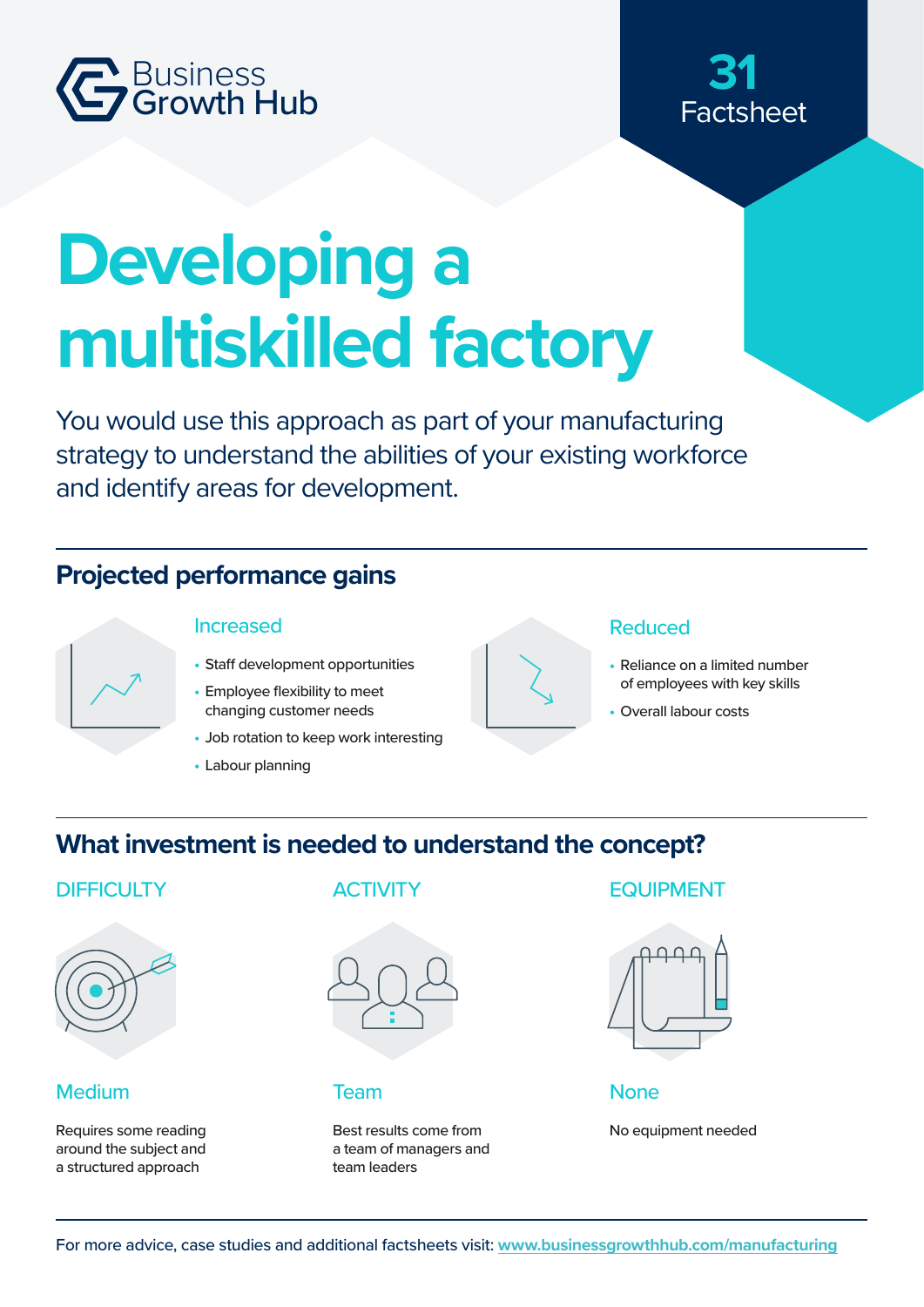### **Explanation of the concept**

Robustness of the workforce is a corner stone of Lean Manufacturing. Relying on a limited number of people with key skills, makes your business vulnerable if you become overloaded, or have changes in the workforce. Multi-skilling prevents this. It does not mean training all people to do all things, as this would be wasteful. Following completion of this exercise, you should be confident that every job in the factory can be undertaken by at least three employees and that every employee can undertake three jobs (the rule of three).

In order to achieve this, you will need to gather together a group of your managers and team leaders to plot out all the jobs that must be (and should be) delivered in order to meet demand. You'll then need to perform a skills analysis to identify what skills you 'do' have within the business – you'll then see how well you're doing on the rule of three and can consider next steps to improve this. During this exercise be sure to consider the following:

- **1.** It is important to differentiate between the current skills and roles a business already has and what it requires (e.g. what is or will be needed to run the factory and provide robust 3:1 1:3 cover)
- **2.** Identify the critical skills of the business and ensure there are strategies in place to cover and/or replace these skills when required.

It may be necessary to upskill your existing workforce through training – which is a good way to retain the best people. For specialist skills you may need to consider recruiting new members of staff. The solution could also be in your processes. Cellular manufacturing, for example, is a way of organising the factory floor which means that team members can easily cover for each other and adapt to meet customer demand. More information on this can be found in our Lean Manufacturing factsheet (#2).

This process can be detailed and complex, and it also requires you to be realistic about the skills in your workforce. It can be helpful to bring in a third party and the Hub's manufacturing advisors can help you to do this.

**3:1 - every task can be performed by three employees**

**1:3 - every employee can undertake three jobs**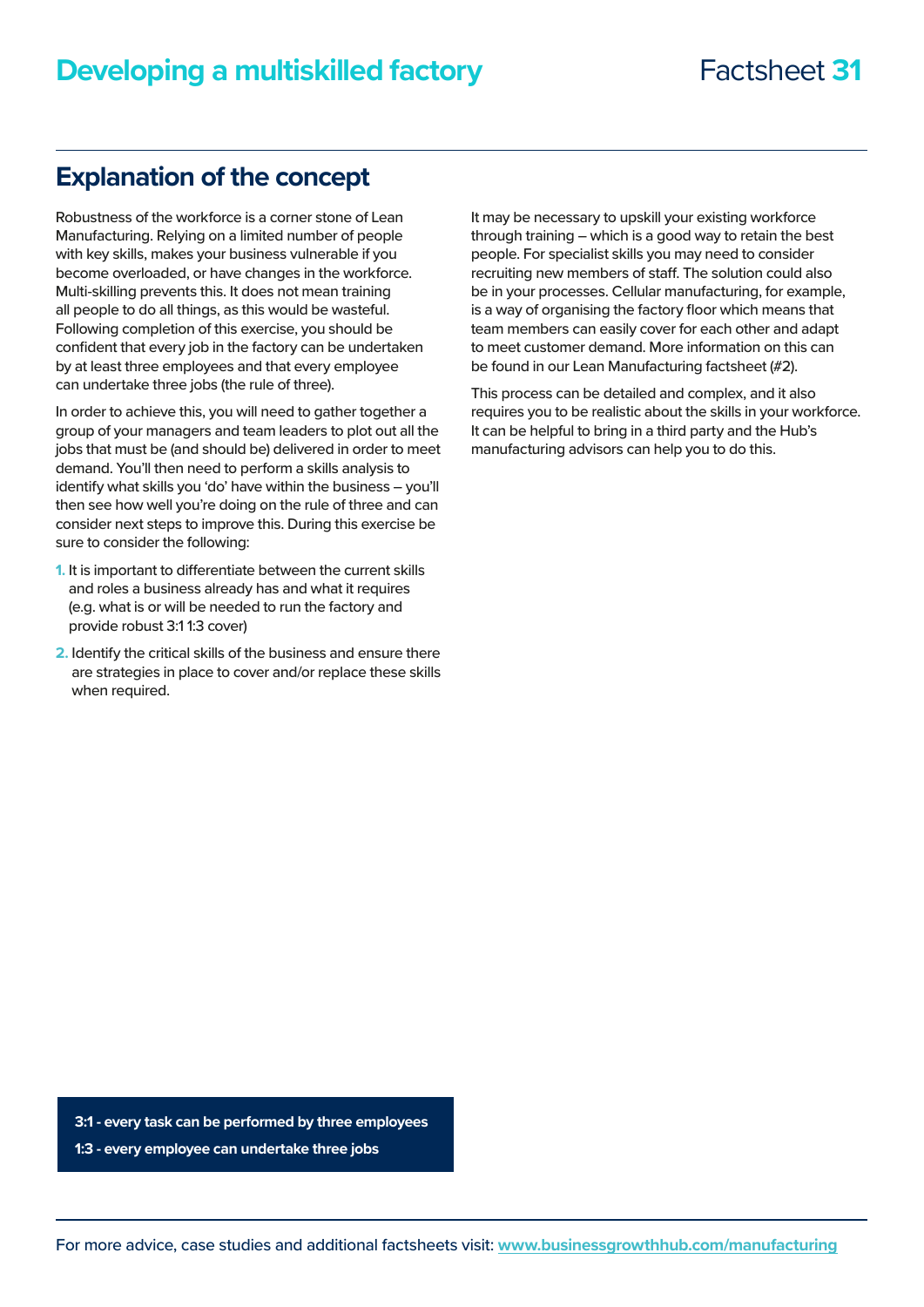# **Developing a multiskilled factory Factsheet 31**

## **What action should I take?**



Gather together a team of managers and team leaders.



Plot the current workforce skills against the skills matrix to undertake a gap analysis.



Explain the concepts behind Multi Skilling.



Consider if introduction of cellular manufacturing would be useful.



Using the template perform a skills matrix to draw up a plan of what a perfect workforce looks like.



Develop a plan to use training and development to support employee retention.